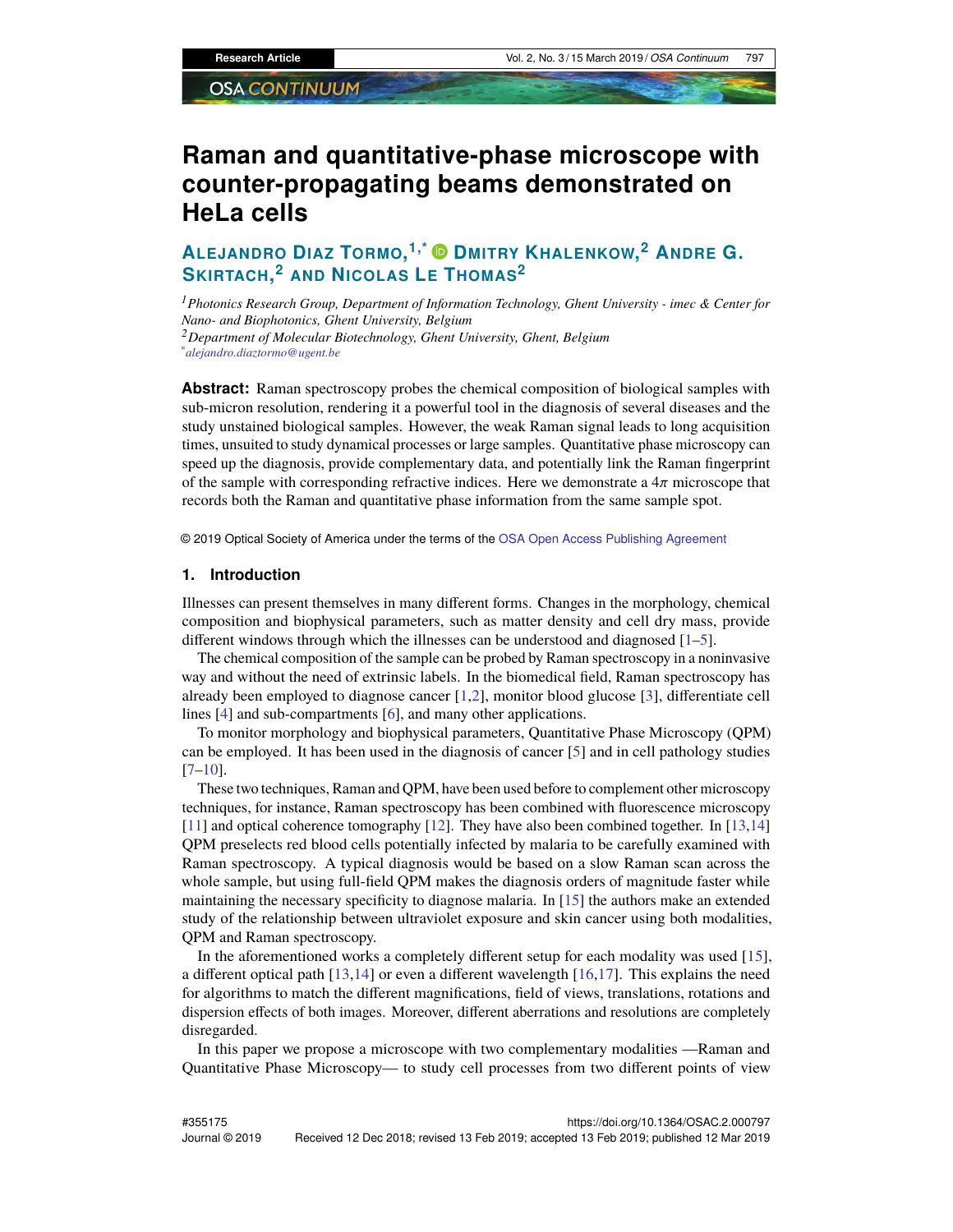simultaneously. It uses a common-path point-scanning approach for both modalities where the same laser beam serves two purposes: Raman pump and probe for the quantitative phase measurement. Consequently, we obtain an inherent match between data sets. The aberrations and resolution are the same, and the data are taken from the exact same sample spot without the need of any post-processing to match both images.

Importantly, the quantitative phase obtained is free of any phase wrapping constraints in a dynamic range of more than 200 radians while being compatible with the Raman modality of the microscope. This microscope allows correlating the Raman and quantitative phase information [\[16\]](#page-7-10) from the same spot of a HeLa cell, which has the potential to become a new tool in the diagnosis of disease.

#### **2. Experimental setup and methods**

The microscope is based on two counter-propagating beams, focused on the same spot by two objective lenses. This configuration is also known as  $4\pi$  microscopy, and we used it previously for 4π Raman experiments in [\[18\]](#page-7-12). The point spread function of the microscope was characterized in [\[19\]](#page-7-13), yielding a main lobe of 230 nm full-width-half-maximum.

Figure [1](#page-2-0) shows the optical scheme of the quantitative phase and Raman microscope. The Raman signal, collected by a 100  $\mu$ m core-diameter multimode fiber, is measured by a spectrometer (UHTS 300 with a  $-70$  °C cooled CCD camera, ANDOR iDus 401 BR-DD and a grating with 300 grooves/mm), and the phase signal by a photodetector (Thorlabs SM1PD1A). The beam from a single-mode 785 nm laser diode (Toptica XTRA II) is split into two paths. One path is connected to the top part of a Raman microscope (WITec alpha300 upgraded to add inverted access), and the other to the bottom thereof. The total laser power measured after the coupling into a monomode polarization maintaining fiber is 260 mW.

The counter-propagating beams interfere at the sample plane forming a  $4\pi$  point spread function and acting as the Raman pump. The transmitted beam through the sample and a partial reflection from the bottom beam, both indicated by red arrows, undergo a phase shift  $\phi_T$  and  $\phi_R$ , respectively. The sample introduces an additional optical length  $\phi_{\text{sample}}$  present in the photodetector signal cos ( $\phi_T + \phi_{\text{sample}} - \phi_R - \phi_f$ ) will be defined later. The isolator in the interferometer filters out the transmitter beam from bottom to top, and the reflection from the top beam at the partial reflector. This results in a simpler two-beam interferogram instead of having to consider four beams.

Different objective lenses were used in the top (Zeiss, Water immersion Plan-Apochromat M27 63x/1.0NA) and bottom (Nikon, Plan Fluor DIC 20x0.5NA) sides of the sample. Ideally the same high NA objectives would be used on both sides to get the smallest PSF possible. Here we use a lower NA on the bottom side for two main practical reasons. First, a lower NA yields a larger focal volume and therefore it maintains a better alignment with the top objective when subjected to thermal drifts of the stages. Second, its long working distance is needed to go through relatively thick substrates,  $120 \mu m$  of CaF<sub>2</sub> in our case. The optical powers reaching the back-aperture of the top and bottom objectives are 35 and 58 mW, respectively. The asymmetry between arms is due to the 2.2 dB losses of the isolator in the interferometer, and it is partially compensated by the different confocal volumes of the objectives.

Depending upon whether the Proportional-Integral-Derivative controller (PID) is turned on or off we can have two functional regimes. When the PID is turned off the system is not stabilized, i.e., the setup is on free-running mode. We use input channel 1 of the oscilloscope to directly observe the signal from the photodetector. Following the model for the detector signal  $V = O_f +$  $A \cdot cos(\phi)$  we can now calculate the voltage corresponding to any desired phase shift between pump beams at the partial reflector plane. As the thermal phase fluctuations evolve and change  $\phi$ over a range bigger than  $\pi$ , the amplitude value *A* of the cosine and the offset  $O_f$  can be obtained.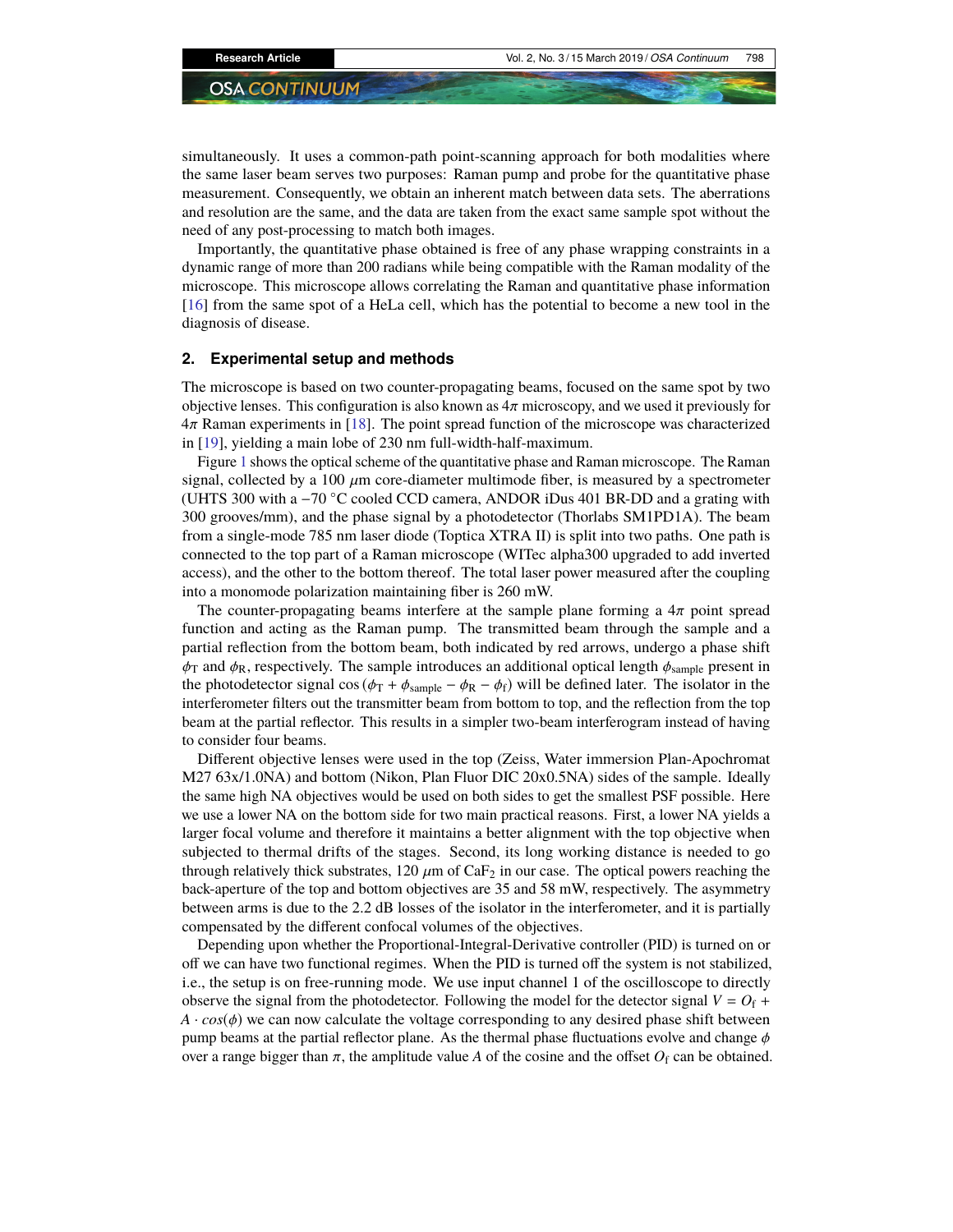

<span id="page-2-0"></span>Fig. 1. Schematic of the Raman and quantitative phase microscope. The optical path **Fig. 1.** Schematic of the Raman and quantitative phase microscope. The optical path length of the transmitted beam and the partially reflected beam from the partial reflector length of the transmitted beam and the partially reflected beam from the partial reflector are indicated a  $\phi_T$  and  $\phi_R$ , respectively. The red solid arrows indicate the beams that will interfere at the detector to produce the signal  $V = O_f + A \cdot \cos(\phi_T + \phi_{\text{sample}} - \phi_R - \phi_f)$  that depends on the phase shift between transmitted and reflected pump beams, including the influence of  $\frac{1}{2}$ influence of the sample  $\phi_{\text{sample}}$  and phase shifter  $\phi_f$ . The Raman spectra are obtained by the spectrometer and the quantitative phase by the detector connected to a feedback loop.

We can speed up this process by forcing some phase noise into the system through the phase  $\frac{1}{\text{shifter (translation stage)}}$ .

For the stable regime the PID is turned on. We then set the appropriate PID parameters (proportional, integral and derivative gains, and internal setpoint) to stabilize the system at the chosen voltage. For the following calibration experiments the specific voltage (phase) value is not relevant as long as the system can be stabilized, but it will be relevant for the experiments with cells shown later. The role of the PID is to drive the phase shifter in such a way that its input, the detector signal, is kept fixed at the desired voltage, and it does so by driving the translation stage, referenced to as *phase shifter*, that moves one of the collimating lenses to change the optical length in one of the interferometer arms.

It is noteworthy that we do not access the phase shift induced by the sample in a conventional way, relying on the cosine term of an interferogram. Any change of the phase shift at the sample plane can be traced back in the form of the voltage *U* driving the phase shifter, corresponding to a phase shift referred to as  $\phi_f$ . Once the environmental phase noise is averaged out, the driving voltage *U* is directly proportional to  $\phi_{\text{sample}}$  as the PID ensures that any change on  $\phi_{\text{sample}}$  will be compensated by changing  $\phi_f$ . There is no sinusoidal term involved in the measurement and, hence, the phase values obtained in this manner are unaffected by phase wrapping.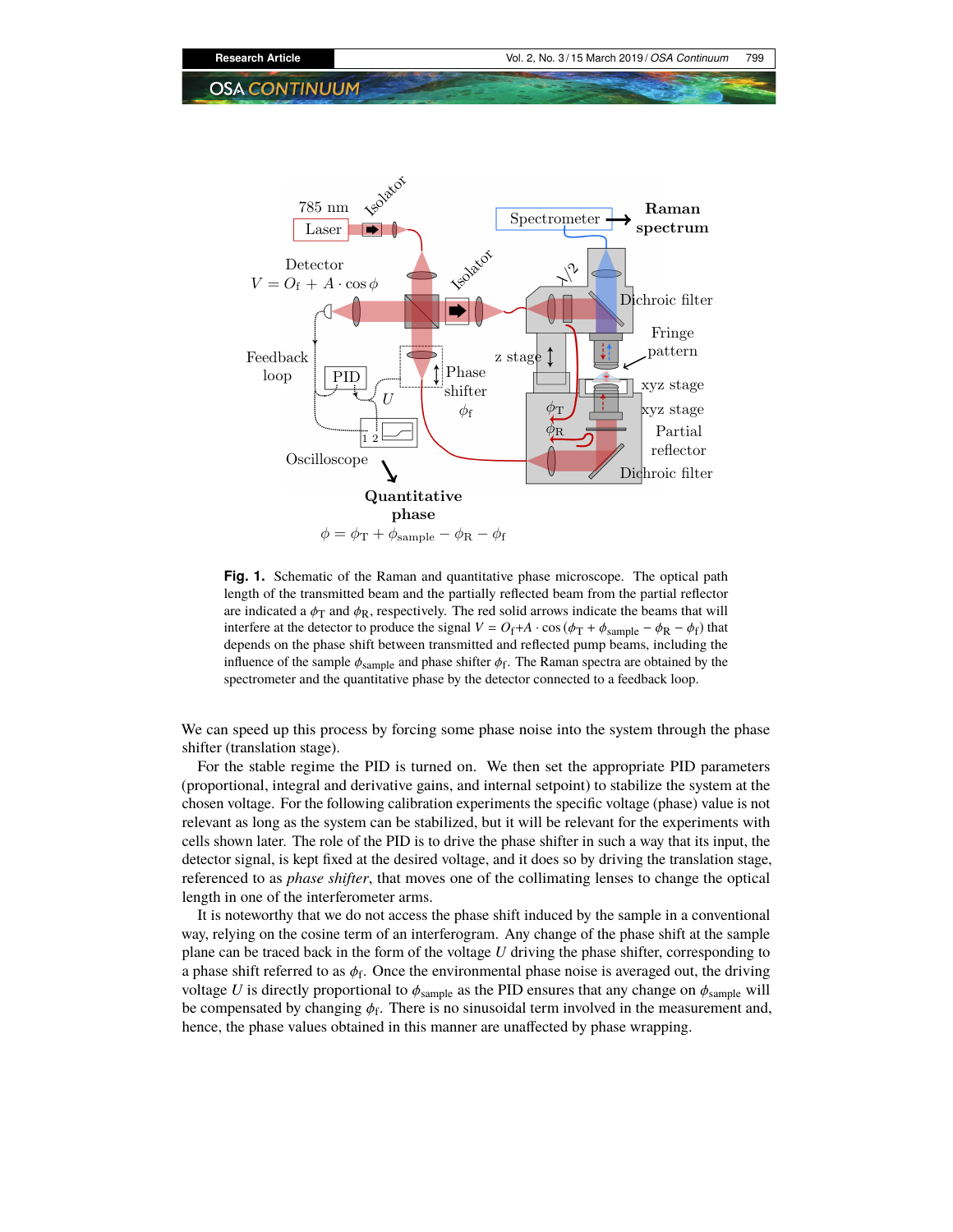To isolate  $\phi_{sample}$  from the detector signal we currently have to remove the environmental low-frequency phase noise in the system by taking 25 measurements and averaging them, which sets the phase scan time.

In this proof of principle experiment the speed of a single phase line-scan is limited by the speed at which the software is able to communicate with the piezo stage used to scan the sample. It currently takes 40 seconds to acquire the 70-point scans of biological samples shown later in Fig. [3.](#page-5-0) Connecting a ramp generator directly to the piezo stage would spare the communication with the controller and, therefore, it would increase the measurement speed.

The quantitative phase, as well as the Raman molecular fingerprints, are measured in a confocal manner. This confocality in the QPM modality, although key to obtaining the advantages described above, comes at the price of losing its conventional full-field capability.

The polarization of both arms of the interferometer must be the same to obtain coherent interference at the sample plane. The laser output is linearly polarized, and it is kept so by using polarization maintaining fibers. A half wave plate present in the top part of the microscope turret rotates the linear polarization of the top beam in order to match the bottom beam.

We currently obtain the Raman and the quantitative phase in subsequent scans. A completely simultaneous scan of both modalities is hindered by the phase noise in the fibers induced by environmental fluctuations [\[20\]](#page-7-14). The optical fibers play the role of the pinhole, as part of the confocal microscope, but they are not strictly necessary. They connect the interferometer with the commercial microscope turret, but it could be possible to substitute them by actual pinholes and enclose all the setup inside the same turret or microscope stand. Thus, an approach to speed up the measurements would be to remove the source of phase noise, the fibers, leading to truly simultaneous Raman and QPM of the same spot of the sample.

The phase shifts measured by the phase modality are quantitative only after a pre-calibration step. In Fig. [2](#page-4-0) the results of this calibration step are shown. Figure  $2(a)$  $2(a)$  shows a visible top-view image of the sample used, consisting of an ARP (electron beam resist) nanolayer on top of a 120  $\mu$ m CaF<sub>2</sub> substrate. We selected a Raman grade CaF<sub>2</sub> because of its low fluorescence background. The ARP was etched away after a lithographic process to open a window through which the  $CaF<sub>2</sub>$  substrate can be seen. In Fig. [2\(](#page-4-0)b) the height of the ARP nanolayer was measured with a profilometer (Dektak), yielding  $200 \pm 1$  nm.

While scanning the sample with our microscope we monitor the output voltage of the feedback loop that drives the phase-shifter. In Fig. [2\(](#page-4-0)b) we see that 0.18 V on the phase-shifter compensate the phase shift induced by the ARP layer. The refractive index of ARP given by the manufacturer is 1.56 at the laser wavelength. For the open window the reflection happens at the  $CaF<sub>2</sub>$  interface. However, the part covered with ARP has two interfaces, air-ARP and ARP-Ca $F_2$ , leading to interference effects that need to be considered. A transfer matrix calculation including these effects yields an extra phase shift of  $0.82\lambda$ , or equivalently 3.87 radians. This calculation assumes normal incidence but a Finite-Difference Time-Domain simulation could be more precise by considering the entire range of angles given by the objective lenses. In the worst case scenario, for the highest incidence angle given by the objective lenses, we estimate a higher total phase shift of 4.42 radians.

We conclude that a phase shift of 3.87 radians corresponds to a driving voltage of 0.18 V, leading to the calibration coefficient 21.5 rad/V that we will use to obtain the quantitative phase. Regarding the phase shift dynamic range, the limiting factor is given by the 10 V range of the feedback electronics output, so given the previous coefficient it results in more than 200 rad as long as the phase gradient of the sample are smooth and no steps bigger than  $2\pi$  are present.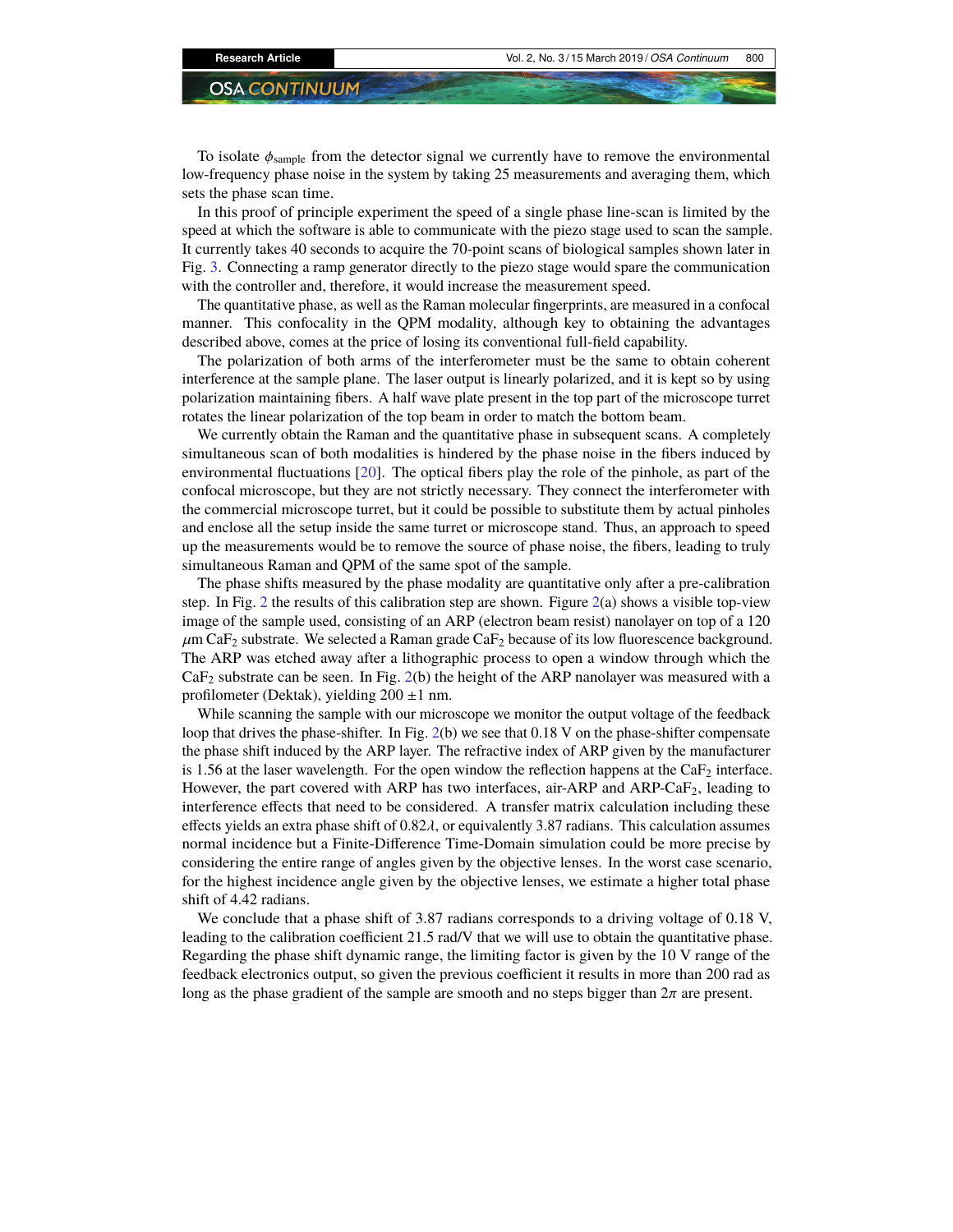

<span id="page-4-0"></span>**Fig. 2.** Phase calibration experiment using an ARP nanolayer on top of a 120  $\mu$ m CaF<sub>2</sub> substrate. Part of the ARP was lithographically removed to access the  $\text{CaF}_2$  directly. **a**) Visible image. **b)** Nanolayer height obtained with a profilometer and PID output voltage, which is proportional to the phase shift induced by the sample. These data are obtained from the part of the sample indicated in a) with a black line.

#### **3. HeLa cell experiment**

The results of the Raman and quantitative phase line scans of a fixed HeLa cell are shown in Fig. [3.](#page-5-0) The cells were fixed for 10 min with 4% formaldehyde (4078-9001, Klinipath) and washed 3 times with HBSS solution (14025050, ThermoFisher). The commercial microscope turret allows us to easily remove the top dichroic filter and to choose a different optical path to work as a bright-field microscope (white light source and camera not shown on the schematic of Fig. [1\)](#page-2-0). In order to have a visual aid, a bright-field image of the cell was taken right before the scans on the right side of the figure. A Raman spectrum from the nucleus of the cell is shown below the visible image. This spectrum is selected from all the full Raman spectra taken for the scans. The exact spot from which it was obtained is indicated with a blue cross in the bright field image and in the corresponding scan. The 784 cm−<sup>1</sup> peak corresponds to a DNA band and is chosen for the Raman scans shown on the right side of the figure.

For both modalities, Raman and quantitative phase, we took 70 measurements while scanning the sample in the *x* direction, where each Raman spectrum took 6 seconds to be acquired. Using the calibration factor obtained with the ARP sample we additionally obtained the quantitative phase shift induced by different parts of the HeLa cell. The maximum value of  $\pi/2$  radians is in agreement with the literature [\[21,](#page-7-15)[22\]](#page-7-16), which is in the order of a few radians for this kind of cells.

The first scan labeled **a** focuses on the substrate and a barely visible particle (indicated with an arrow) of 1.3  $\mu$ m diameter, giving an idea of the microscope sensitivity. Although the particle is masked by the noise in the entire Raman spectrum, a significant bump is detected by the quantitative phase modality.

Two more line scans, **b** and **c**, are shown, one of them going through part of the HeLa cell with cytoplasm and small organelles, and the other mostly going through the nucleus. In general, it can be seen that both modalities show a high degree of correlation. This is expected as the presence of a higher number of cell molecules leads to a signal increase in both cases.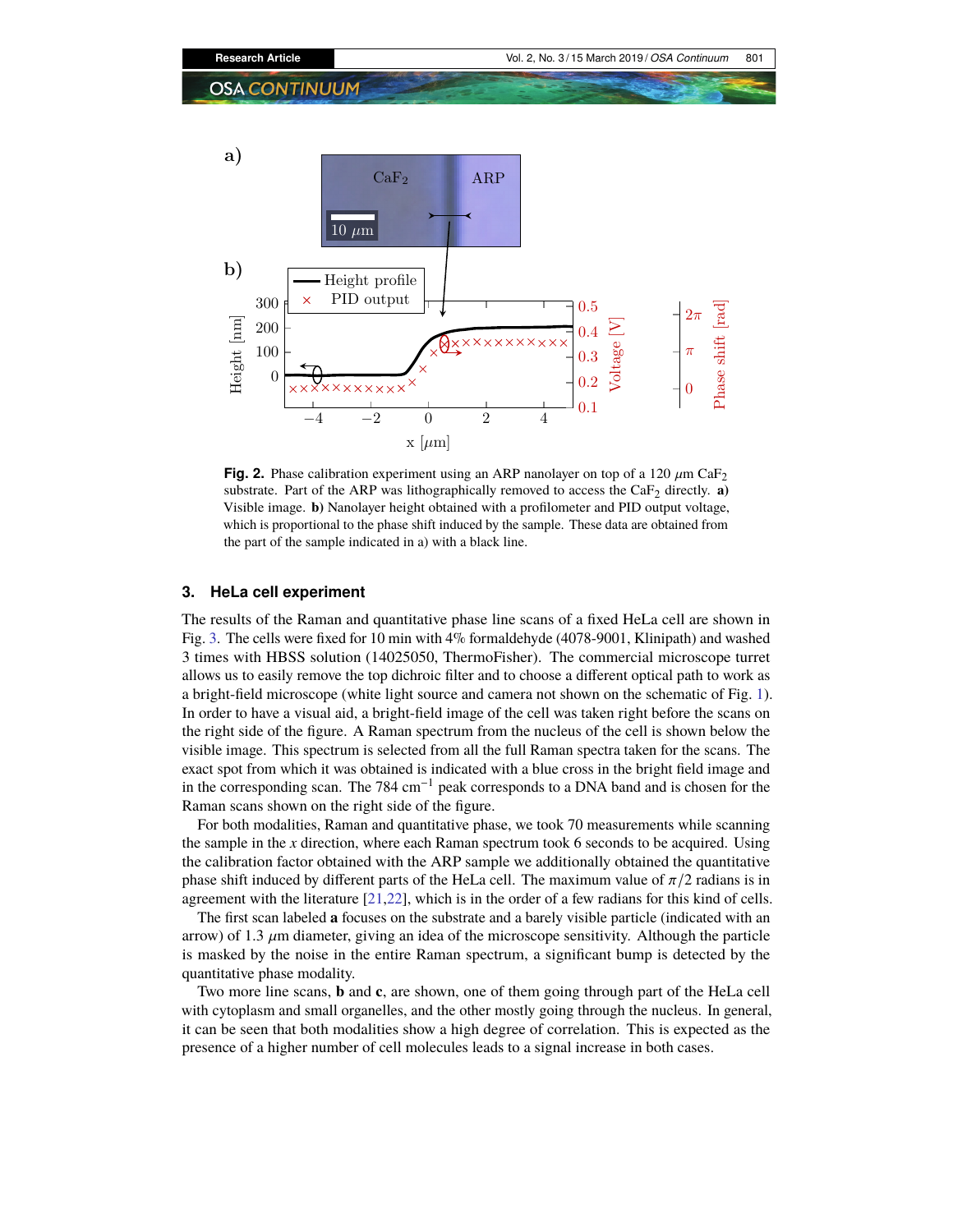

<span id="page-5-0"></span>**Fig. 3.** Raman and quantitative phase scans of a fixed HeLa cell. On the left, bright-field image and a Raman spectrum of the cell where the peak of interest at 784 cm−<sup>1</sup> is indicated with a cross. On the right, Raman and quantitative phase scans of three different spots of the sample indicated with dashed lines on the visible image. The presence of a small particle in the fist scan **a** is highlighted with an arrow. The evolution of the Raman fingerprint in the horizontal direction *x*, namely the peak at 784 cm<sup>-1</sup>, is plotted in black. The corresponding Raman counts per second are indicated on the left vertical axis. The quantitative phase of the respective scans is indicated with dashed red curves and are linked to the vertical axis on the right.

Some parts of the scans show differences between the Raman and phase curves, mostly visible at the edge of the cell. The most clear difference, marked with an ellipse, lies on the scan **b** around  $x = 4\mu m$  and we suspect it is due to edge effects that need further investigation.

Scan **c** shows a slightly more intense Raman signal compared to scan **b**, expected from the DNA Raman band analyzed. However, the setup in its current state is prone to stage thermal drifts between scans, which can affect the intensities of the different scans. We realigned the objective lenses at the beginning of scans **a**, **b** and **c** in order to reduce them. This realignment could be avoided enclosing all the optical components inside the same microscope turret, which would improve the thermal isolation of the setup. The quantitative phase scan is more robust against the misalignment because the substrate is reset as the 0 rad reference for every scan.

Looking at the visible image, there is a small part of cytoplasm at the beginning of scan **c** before it reaches the nucleus of the cell. The quantitative phase information does not show a clear difference between both parts. Conversely, the Raman signal at the selected peak is higher at the cytoplasm part, which can be used to separate both contributions and shows how both modalities can complement each other in a practical application.

When the data show a high degree of correlation between modalities, using QPM suffices to diagnose a given disease. Under this condition, using only QPM could potentially speed up the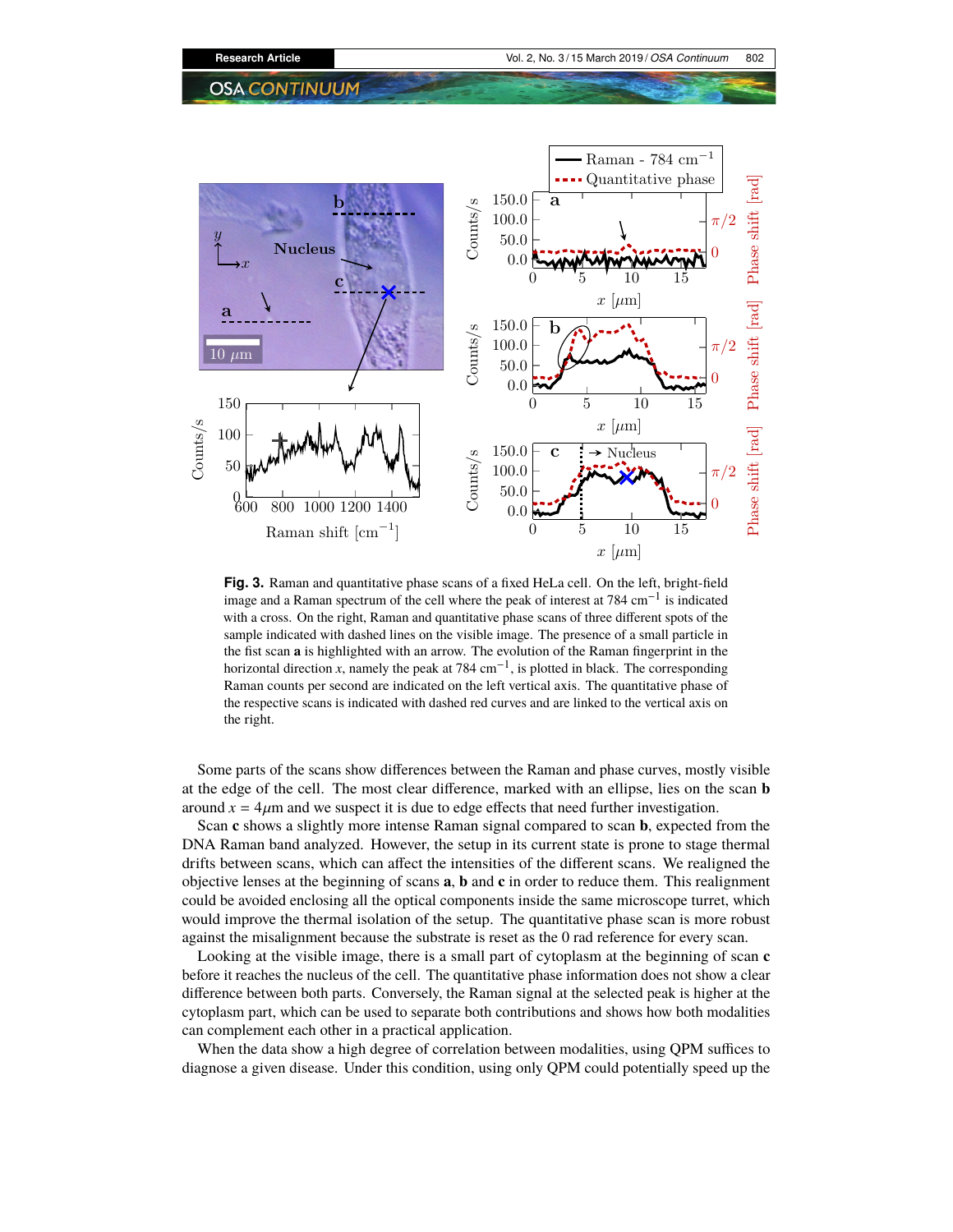process since the Raman measurements pose the speed limiting factor. In the opposite case the uncorrelated data show that different molecules within the sample have different refractive indices. In cell studies this will allow estimating the refractive index of the different sub-components from a Raman measurement.

#### **4. Conclusion**

Raman microscopy is a powerful tool in the diagnosis of several diseases and, more in general, to study unstained biological samples. Despite its potential, the slow acquisition of data hinders its applicability in the study of dynamical processes or large sample areas. Here we discussed how a quick quantitative phase microscopy can speed up, substitute or complement the slow molecular Raman imaging process.

In its current state the speed of the QPM modality is limited by the thermal phase fluctuations that need to be averaged out with several scans of the same spots and the communication with the scanning piezo stage. Both are solvable issues. Enclosing all the optics inside the same microscope turret in a compact way could potentially render the phase stabilization unnecessary, although a phase shifter would still be necessary to adjust the phase shift between beams at the sample plane. Regarding the communication with the scanning piezo stage, a ramp generator could be directly connected to it, instead of slowly communicating through a PC. Implementing these setup modifications would mean the QPM speed would only be limited by the sensitivity and speed of the photodetector, potentially reaching speeds for scans like the ones presented here in the order of 100 milliseconds or less instead of the current ∼17 minutes.

Moreover, the quantitative phase modality of the proposed microscope is unconventional because it does not rely on the measurement of the sinusoidal term of an interferogram. Therefore, it does not suffer from phase-wrapping issues and does not require to unwrap the phase in a post-processing algorithm. The phase shift of the sample is directly proportional to the experimental observable, i.e. the feedback voltage, over a 200 radians dynamic range.

The method could also be used to study the correlation between composition of inner structures within living organisms and their refractive index.

To conclude, we demonstrated that the  $4\pi$  quantitative phase and Raman microscope discussed in this work offers several advantages compared to previous studies in terms of resolution and, most importantly, in terms of the inherent alignment between modalities.

#### **Funding**

Bijzonder Onderzoeksfonds (BOF) (BOF14/IOP/003, BAS094-18); Fonds Wetenschappelijk Onderzoek (FWO) (G043219N).

#### **Acknowledgments**

This research is supported by the Special Research Fund (BOF) of Ghent University (BOF14/IOP/003). AGS also acknowledges support by BOF-UGent (BAS094-18) and FWO-Vlaanderen (G043219N).

#### **Disclosures**

The authors declare that there are no conflicts of interest related to this article.

#### **References**

- <span id="page-6-0"></span>1. L. A. Austin, S. Osseiran, and C. L. Evans, "Raman technologies in cancer diagnostics," [Analyst](https://doi.org/10.1039/C5AN01786F) **141**(2), 476–503 (2016).
- <span id="page-6-1"></span>2. S. K. Paidi, A. Rizwan, C. Zheng, M. Cheng, K. Glunde, and I. Barman, "Label-free raman spectroscopy detects stromal adaptations in premetastatic lungs primed by breast cancer," [Cancer Res.](https://doi.org/10.1158/0008-5472.CAN-16-1862) **77**(2), 247–256 (2017).
- <span id="page-6-2"></span>3. R. Pandey, S. K. Paidi, T. A. Valdez, C. Zhang, N. Spegazzini, R. R. Dasari, and I. Barman, "Noninvasive monitoring of blood glucose with raman spectroscopy," [Acc. Chem. Res.](https://doi.org/10.1021/acs.accounts.6b00472) **50**(2), 264–272 (2017).